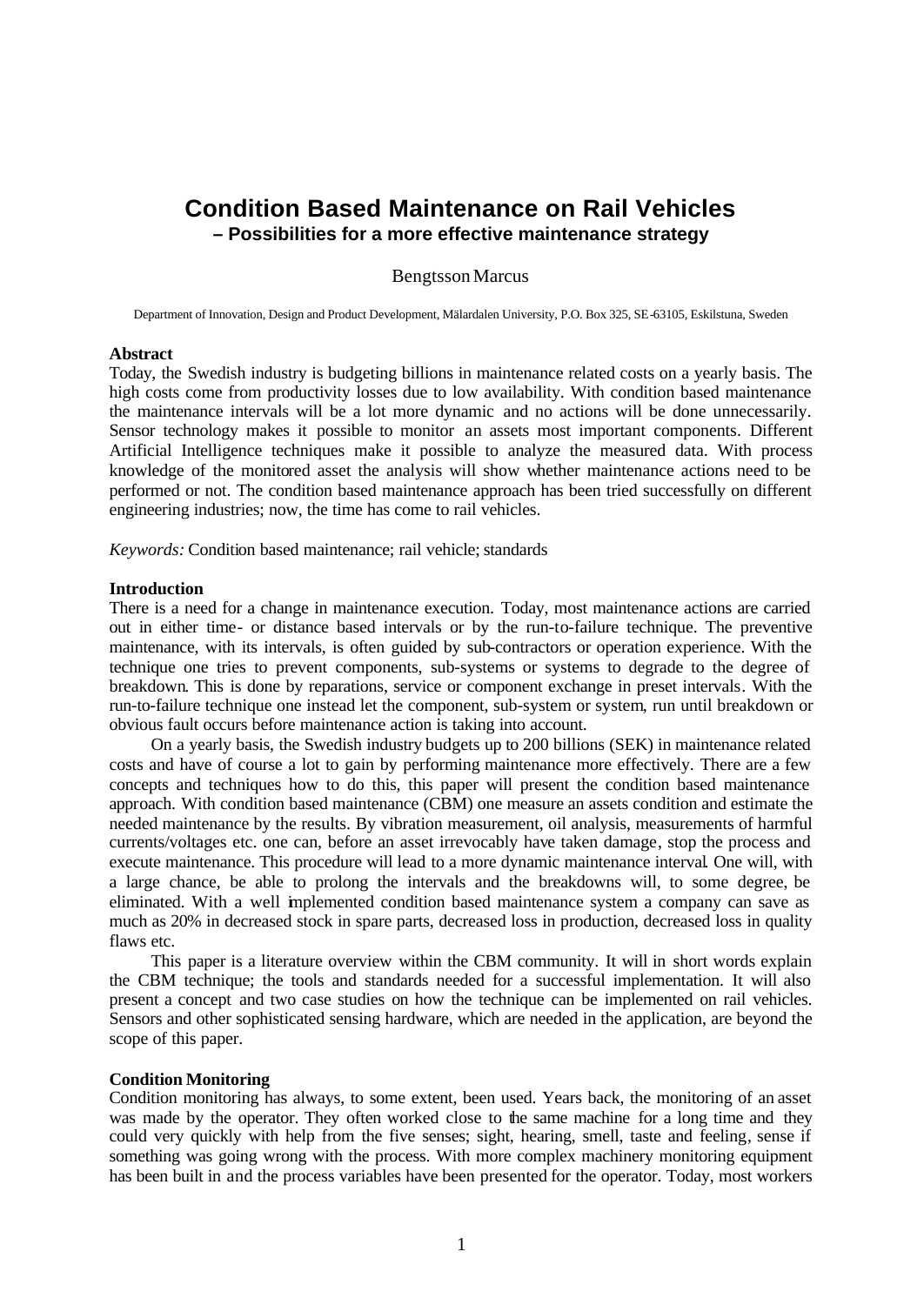don't work close to the same machine years in and out, and the knowledge of the process of a machine is going lost. An automated condition monitoring system is needed; a system that in adequate time can alert incipient faults. An automated condition monitoring system also gives a better and faster result. This will result in a decreased life cycle cost (LCC), increased availability and decreased operations and maintenance cost (Grimmelius, 1999). According to Johansson (1993) an automated condition monitoring system must fulfill following demands.

- Real time applications
- High reliability
- At early stages alert where faults is impending
- Classifications of alerts
- The alerts must be easy to understand
- The system must be connected to a superior computer
- For humans and equipment dangerous fault, automated shut down process

To accomplish such a system Thurston & Lebold (2001) lists seven layers as a standardization proposal in CBM architecture (more to read under the standard section of this paper).

- Sensor module
- Signal processing
- Condition monitor
- Health assessment
- Prognostics
- Decision support
- Presentation (human interface)

When condition monitoring, the key variables that have rela tions to an assets condition are measured. These variables levels will give indications to the condition of an asset. Johansson (1993) gives a number of examples of measurable variables, the list could be made longer, with today's sensor technology, it is pretty much ones imagination that sets the limit.

*Measurements of vibrations:* Vibration alone is probably one of the most effective parameter to monitor. Portable monitoring system is widely used in the industry. There are several different techniques to measure vibration; shock pulse measurement (SPM), envelope technique, g-method, acoustic emission etc.

*Measurement of speed of rotation:* A stroboscope or electrical counters could be used for this application. Fixed, to the machine shaft, mechanical sensors could be used for the same purpose.

*Measurement of sound:* With vibration there is acoustics. To measure the acoustic levels, with e.g. an electromagnetic microphone, can be an effective mean of detecting vibration.

*Measurement of temperature:* An increase in temperature in an asset will tell of an increased friction. This can be measured by thermistors or other temperature sensors. A relatively simple and cheap technique of measuring temperature is to paint some heat sensitive paint to an asset, if the temperature exceeds the normal level the color of the paint shifts.

*Oil analysis:* By measuring the compound in the lubrication in e.g. bearings and gears one can see if there exists too much wear or contamination.

# **Condition Based Maintenance**

In the condition based maintenance (CBM) technique one take the condition monitoring results in account and plan the maintenance action by it. The purpose of CBM is to eliminate the breakdowns (see figure 1) and prolong the preventive maintenance intervals (see figure 2). With this an increase of availability of an asset will follow. With CBM technique one wants to analyze the condition monitoring data deep enough to be able to say whether the asset is running at a normal operation condition or not. If the preset limits for normal condition exceeds, one also wants to know the reasons behind it and how long before a fatal breakdown will occur. With this information it will be easier to plan the maintenance actions more effectively. Ahlmann (2002) mean that with a more effective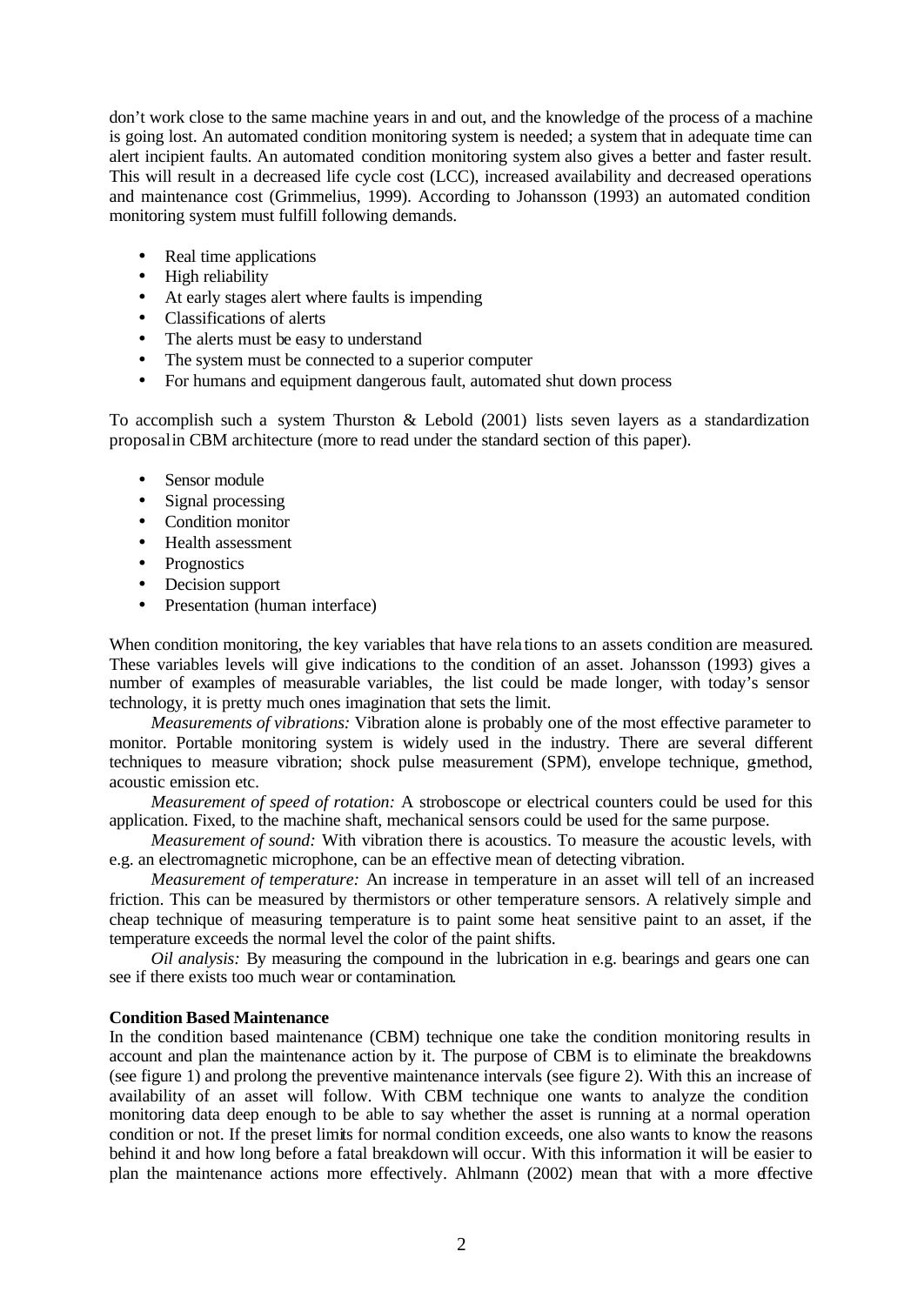maintenance execution and an increase of availability, Swedish industry can save up to as much as 20% in non-realized revenue, e.g. due to loss of productivity when non-effective maintenance is carried out.



*Figure 1: Differences in run-to-failure technique and CBM.*



*Figure 2: The normal preventive maintenance is often carried out before the component, sub-system or system is showing any signs of fault. With the CBM technique one often say "If it ain't broke, don't fix it". RUL is an abbreviation of Remaining Useful Life.*

For a completely automated CBM system, with the ability to diagnose an abnormality and calculate the remaining useful life (RUL), new analysis techniques, with Artificial Intelligence (AI), will be a necessity. AI, such as Neural Networks, Case Based Reasoning and Fuzzy Logic etc. are excellent tools for quick analysis. AI techniques are also good at handling large amounts of data, pattern recognizing, complex non-linear data etc. Fenton (2001) presents an overall view of different AI techniques, Jain et.al. (1996) gives a tutorial in Neural Networks.

# *Prototypes and case studies*

There are numerous papers written on system development in CBM technique, here will only follow a few examples. Rao et.al. (2000) presents two field trials with a CBM system called INTEMOR (INTElligent Multimedia system for On-line Real-time application). The system that was built on a combination of Neural Network and expert system techniques were successfully applied on a steam boiler and in a pulp and paper plant. Hu et.al. (2001) presents a system, built with similar software that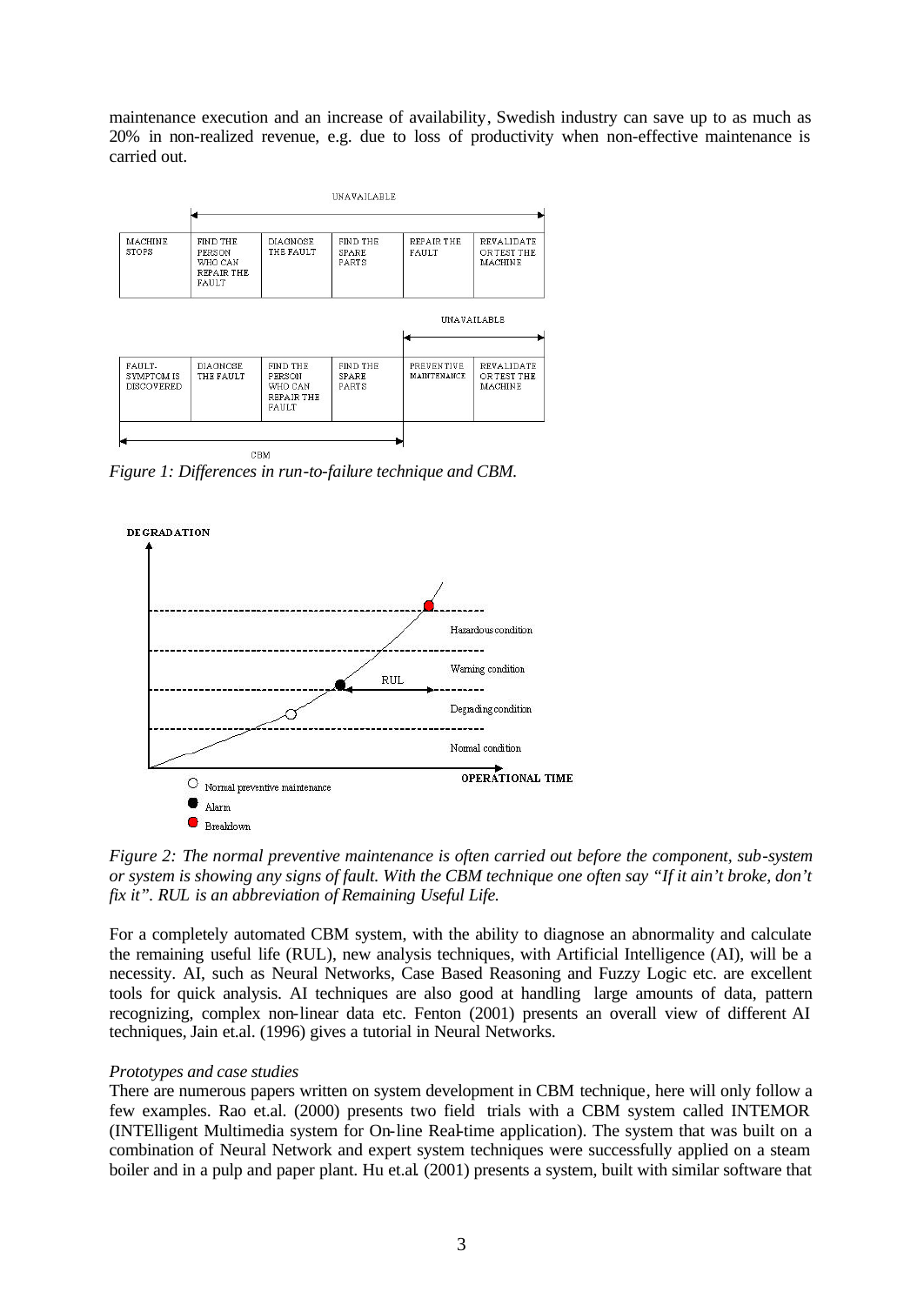also has worked successful in a field try. The system has monitored a process machine since 1997 and has so far worked unquestionably. Shukla & Chen (2001) gives a detailed explanation on how one can train an intelligent system, here, monitoring a FMS (Flexible Manufacturing System). In this case they train through simulated data and it proved to have a good effect. Hadden et.al. (2000) presents a monitoring system for nava l ships that can integrate acoustic signals, vibration signals and oil analysis while taking account to historic data. The application of the system is to give feedback to operators on the conditions of the machines; it is called SHM (System Health Management) and is built on a combination of Fuzzy Logic and expert system. Yam et.al. (2001) presents a CBM system with a Recurrent Neural Network approach. The technique actually includes predictions on the condition one step into the future. Yam et.al. calls the system IPDSS (Intelligent Predictive Decision Support System).

# **Standardization of CBM systems**

Below, a standard for smart transducer interface for sensors and actuators (IEEE 1451), a standardization proposal in CBM architecture (OSA-CBM) and a standardization proposal in communication between different CBM modules (MIMOSA) will be presented. With these standards the CBM community would achieve interchangeable hardware and software components, more technological choices for users, more rapid technology development, reduced prices and improved ease of upgrading of system components. When developers in CBM technique start to follow standard and standard proposals it will be easier to direct the development towards algorithms and new ways of predicting remaining useful life.

# *IEEE 1451*

At the basic level of condition based maintenance there is sensors or other devices to pick up the data needed for analysing the health of an asset. This is often referred to as a distributed measurement and control system (DMC). Due to the customers problem of integrating different vendor products (transducer, sensors and actuators) when networking, a standard for the hardware interconnection level is needed. But there is also need for standards in the software module of the transducers to achieve network interoperability at the network-node level. The developing and using industries of DMC systems are moving away from proprietary standards in hardware and software towards de facto standardized open systems approaches (Lee & Schneeman, 2000).

Looking to develop a standardized interface to network smart sensors, the National Institute of Standards and Technology (NIST) started to work together with the Institute of Electrical and Electronics Engineers (IEEE) in the middle of the 1990's. To achieve easy installation and upgrading of sensors one should link them together like personal computers via a local area network (LAN). Through this connection one will be able to connect many sensors via a single cable or bus. This will mean that sensors can be detached without affecting other sensor nodes (Gilsinn & Lee, 2001).

The IEEE 1451 standards for smart transducer interface for sensors and actuators purpose is to achieve common interfaces for connecting transducers to microprocessor-based systems, instruments and field networks in a network-independent fashion. The IEEE 1451-standard is divided into four sub-standards. For more information of the standards IEEE 1451.1 and IEEE 1451.2 see Lee (2000). For the two proposed standards; IEEE P1451.3 see Baruah & Eccles (2001) and IEEE P1451.4 see Potter (2001).

# *OSA-CBM*

OSA-CBM is an abbreviation for Open System Architecture for Condition Based Maintenance and is a proposal for a de facto non-proprietary standard. In the mission statement from the OSA-CBM organization (www.osacbm.org) it is declared that the standard proposal shall cover the whole range of functions of a CBM system, for both hardware and software components. The benefits of such a standard would according to the organization be:

- Improved ease of upgrading for system components
- A broader supplier community
- More rapid technology development
- Reduced prices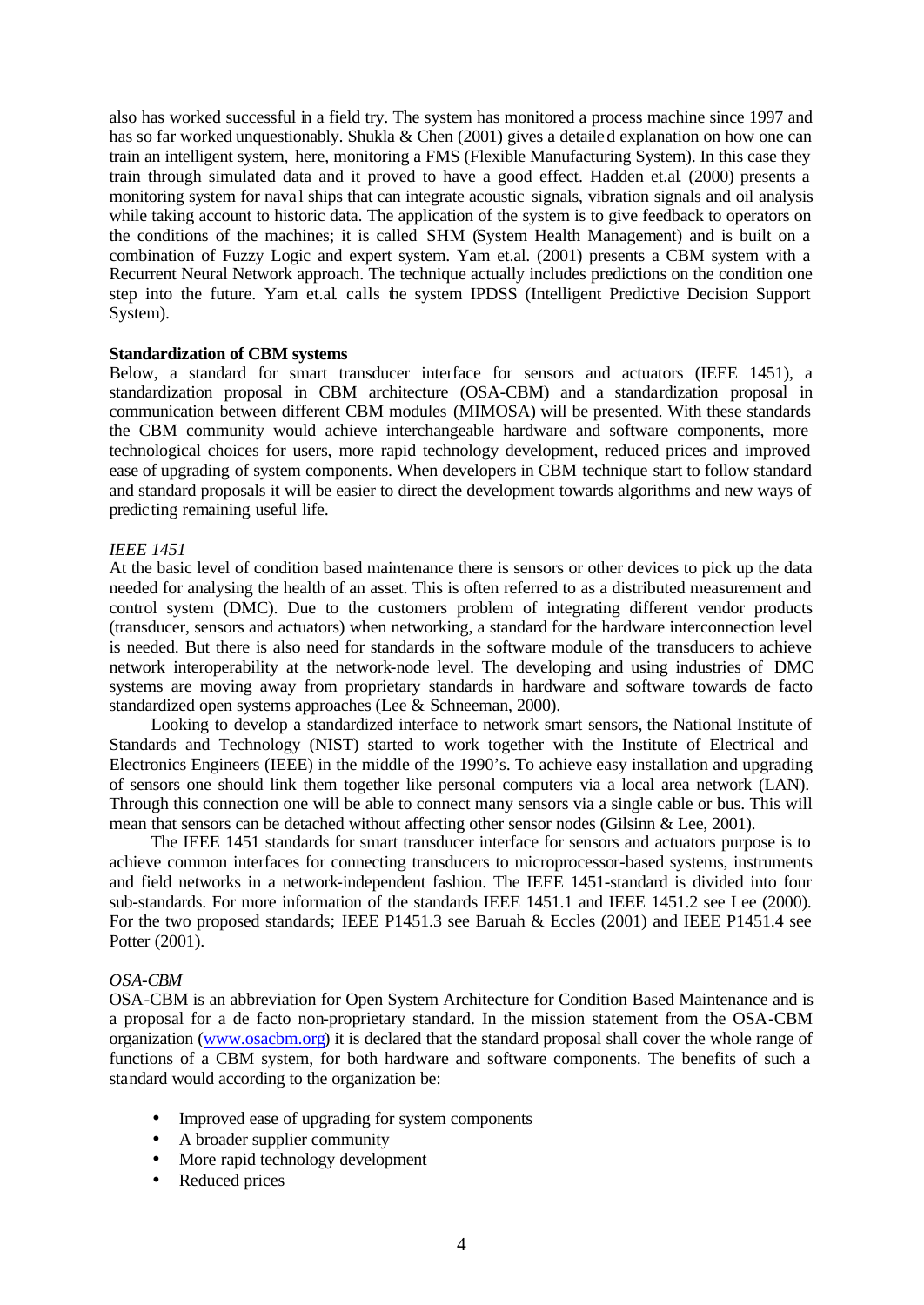The OSA-CBM proposed standard divides a CBM system into seven different layers (Thurston & Lebold, 2001), all interconnected (see figure 3).

*Layer 1 Sensor Module:* The sensor module provides the CBM system with digitized sensor or transducer data. The signal module could be built on the IEEE 1451 standard.

*Layer 2 Signal Processing:* The signal processing module receives signals and data from the sensor module or other signal processing modules. The output from the signal processing module includes digitally filtered sensor data, frequency spectra, virtual sensor signals and other CBM features. The signal processing module could consist of AI-ESTATE (Artificial Intelligence and Expert System Tie to Automatic Test Equipment), the IEEE 1232 standard, for more information see Ghoshal & Deb, (2001).

*Layer 3 Condition Monitor:* The condition monitor receives data from the sensor module s, the signal processing module s and other condition monitors. Its primary focus is to compare data with expected values (e.g. normal vibration, high vibration, hazardous vibration). The condition monitor should also be able to generate alerts based on preset operational limits. This can be a very useful function for fast fault developments.

*Layer 4 Health Assessment:* The health assessment module receives data from different condition monitors or from other health assessment modules. The primary focus of the health assessment module is to prescribe if the health in the monitored component, sub-system or system has degraded. The health assessment module should be able to generate diagnostic records and propose fault possibilities. The diagnosing should be based upon trends in the health history, operational status and loading and maintenance history.

*Layer 5 Prognostics:* The prognostic module should have the possibility to take account into data from all the prior layers. The primary focus of the prognostic module is to calculate the future health of an asset, with account taken to the future usage profiles. The module should report the future health status of a specified time or the remaining useful life (RUL).

*Layer 6 Decision Support:* The decision support module receives data from the health assessment module and the prognostic module. Its primary focus is to generate recommended actions and alternatives. The actions can be of the maintenance sort but also how to run the asset until the current mission is completed without occurrence of breakdown.

*Layer 7 Presentation:* The presentation module should present data from all previous modules. The most important layers to present would of course be the data from the health assessment, prognostic and decision support modules as well as alerts generated from the condition monitors. But the ability to lock even further down in the layer should be a possibility. The presentation module could be built in into a regular machine interface.



*Figure 3: The seven layers in OSA-CBM standard proposal.*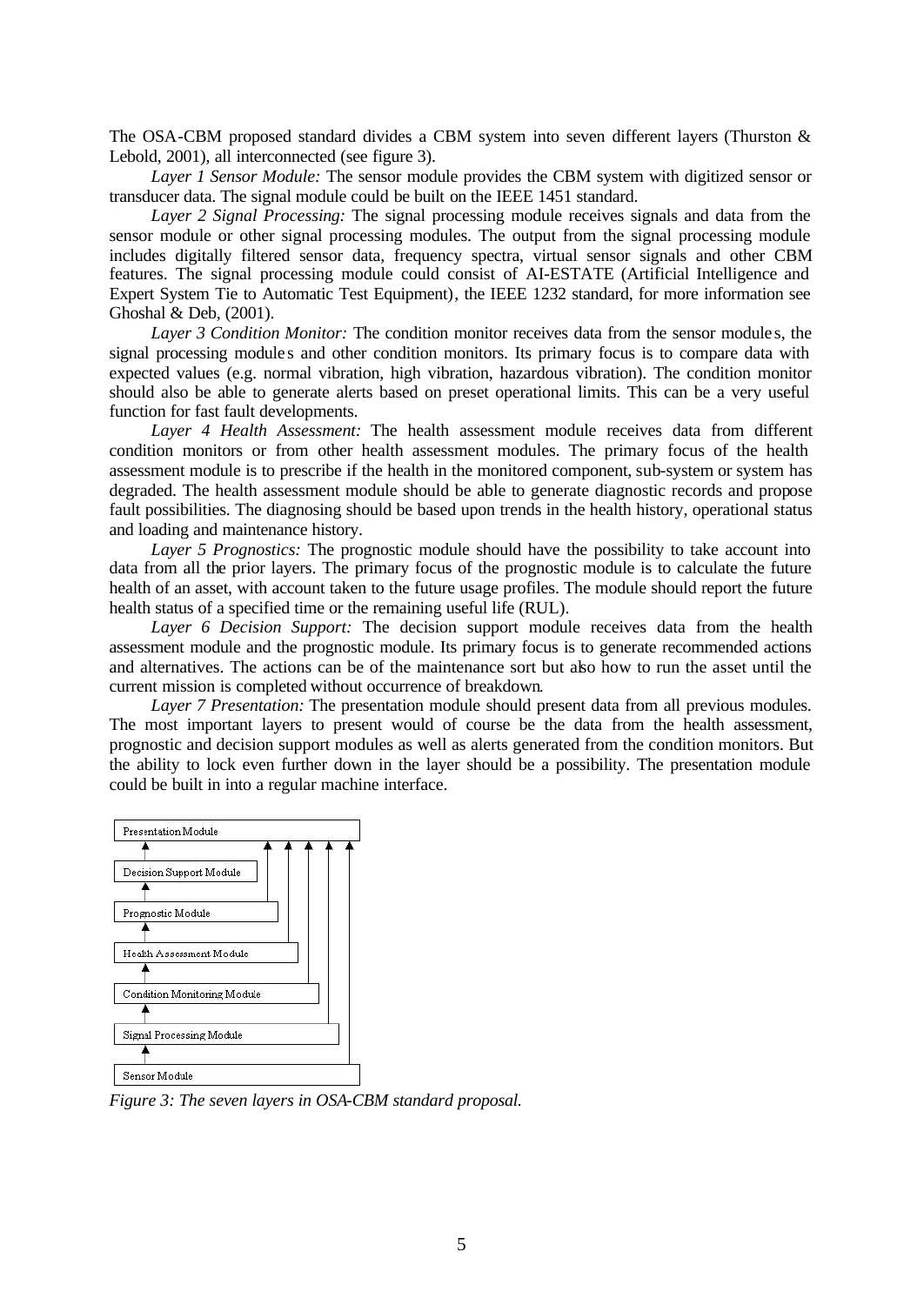# *MIMOSA*

The Machinery Information Management Open System Alliance, MIMOSA, was founded in 1994 and introduced in the September issue 1995 of Sound and Vibration. In December 1996 the non-for-profit organization was incorporated. MIMOSA's purpose and goal is to develop open conventions for information exchange between plant and machinery maintenance information systems. The development of MIMOSA CRIS (Common Relational Information Schema) has been openly published at their website (www.mimosa.org). The CRIS provides coverage of the information (data) that will be managed within a CBM system; this is done by a relational database schema for machinery maintenance information. Thurston & Lebold (2001) lists the typical information that will need to be handled:

- A description of the configuration of the system being monitored
- A list of specific assets being tracked
- A description of a systems functions, failure modes and failure mode effects
- A record of logged operational events
- A description of the monitoring system and characteristics of the monitoring components
- A record of sensor data
- Resources of describing signal processing algorithms and resulting output data
- A record of alarm limits and triggered alarms
- Resources of describing degradation in a system as well as prognostics of system health trends
- A record of recommended actions
- A record of work request, from start to finish

# *Integration of the above standards and standard proposals*

In order to achieve all benefits from the above standard and standard proposals Lee et.al. (2001) carefully examined the three standards, looking for entry points or hooks that could provide a link. After analysis it was concluded that it would be feasible to establish such a link and let the standards work together.

# **CBM on rail vehicles**

A certain amount of difficulties must be circumvented when applying the condition based maintenance technique on a moving system, such as a rail vehicle. Compared to an ordinary engineering industry, the degradation and maintenance will be connected to the geographical location. In an engineering industry, the analysis and diagnosing can take place in a stationary system, using real time data from the machinery. In the rail industry this data must be sent to a maintenance centre (see figure 4). There exist a few alternatives how to do this. One alternative is to look at the rail vehicle as a machine, and let the analysis and diagnosing take place on board, were only refined information of the condition leaves the vehicle. Another is to collect real time data at the vehicle and let the analysis and diagnosing take place at a maintenance centre, this means that a large amount of data must be transmitted to a central database. This transmit could either use GSM technique or wirelessly at train stations (Bluetooth, infrared etc.).



*Figure 4: The communications between the rail vehicle, maintenance centre and service centre.*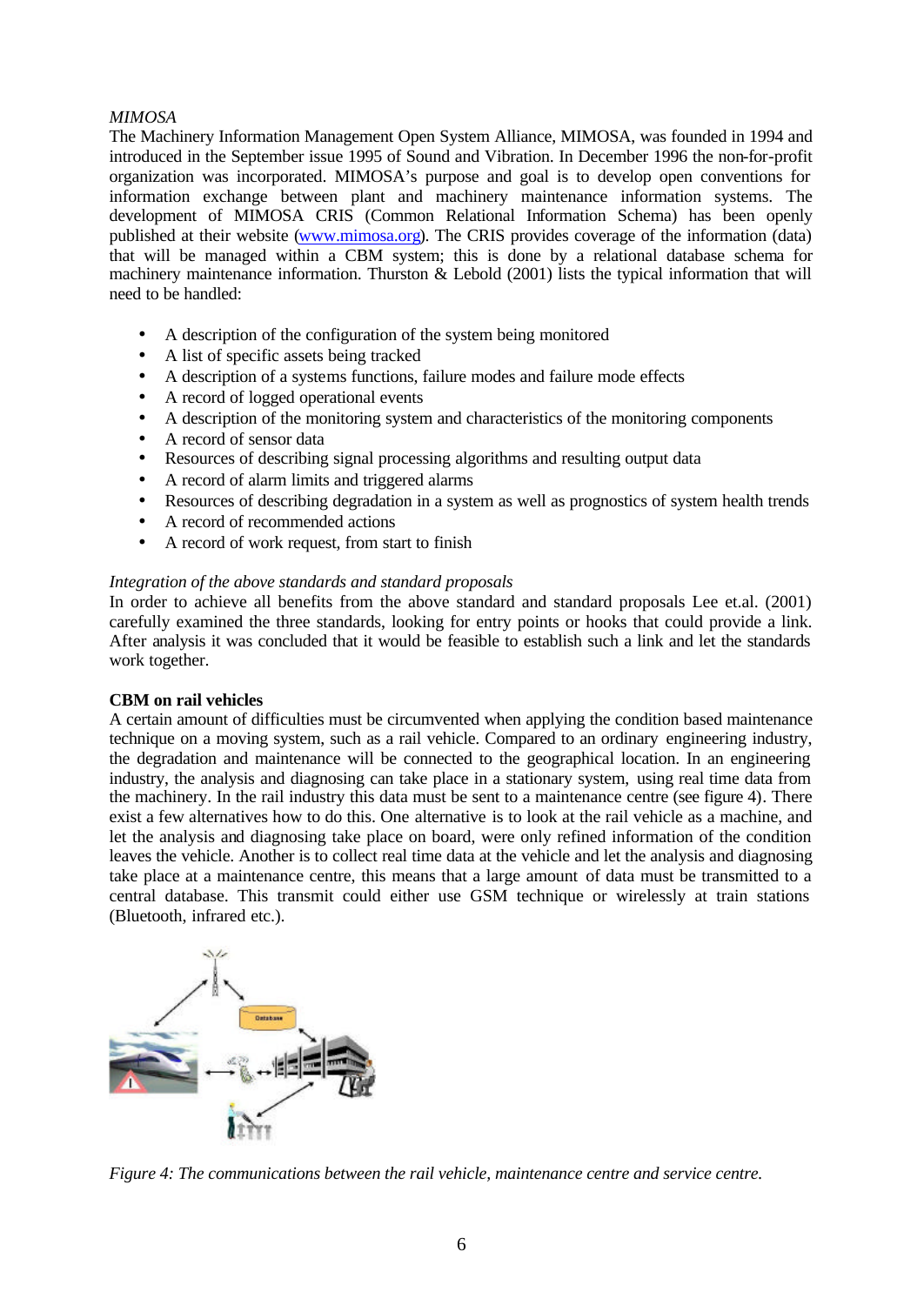### *Main layers in the on rail vehicle CBM system*

For an easy explanation how a whole CBM system, from the sensors that measures data to the maintenance centre who writes work orders, could work, one can divide it into different layers.

*Sensor Module:* To monitor the condition of a rail vehicle the use of sensors will be inevitable, but we can also see the immense value of monitoring the control and communication system, as well as using a global positioning system (GPS). The sensors will collect data from chosen components, sub-systems and systems, which most likely will be monitored by trend. The control and communication system, which is the "backbone" of the vehicle, will be monitored in the same purpose. The GPS will always tell the exact position of the vehicle, which renders the possibility to tie a fault to a geographical location. This enables identification of fault symptoms that are related to outer circumstances.

Today, micro system has made it possible to transfer digitally filtered signals directly from the sensors. The research and development within the sensor industry is strong and only time will tell how intelligent the sensors can get. Development in the technology shows that it will be possible to even put trend monitoring equipment in the sensors. This would of course decrease the communications between the different layers.

The communication between the sensors and data collectors should for practical and financial reasons be wireless, the cabling cost can average from \$60 to \$6000 per meter (Brooks, 2001). It can also, if necessary, be out of two-way communication, for calibration and gradation purposes.

*Intelligent system:* No matter where one chooses to perform analysis of the measured data, there will be a large need for knew advanced technique. To process all the information coming from the monitored components, sub-systems or systems there needs to be software capable of handling complex (non-linear) relations and from normal operation deviating trends. The technique that makes this a possibility is Artificial Intelligence (AI), a technique that has been developed during a number of decades. Neural Networks, Fuzzy Logics, Case Based Reasoning and Expert Systems, just to mention a few, are today existing methods that could work for this type of application (for more information see Fenton, 2001). Which method to use for diagnosing the condition and predict the remaining useful life depends on what's being monitored and how the monitoring is done. For the prediction of remaining useful life; algorithms, historic data, historic condition, mission history, failure history, maintenance history, model information and spare assets must be taken into account (for more information see Lebold & Thurston, 2001). The intelligent system should be programmed and have the functions to answer the following questions:

- Where does fault symptom exist (what component, sub-system or system)
- The cause of the failure symptom
- How long before breakdown or irreversible fault
- The consequent of component, sub-system or system failure
- Recommended maintenance action

To process all data that can be measured from a rail vehicle will demand powerful software, but it would be a mistake to completely remove the human as a factor in maintenance planning. A large amount of information of a vehicles condition can and will always be found within the service personnel and operators that have a day-to-day contact with the asset.

*Human interface on rail vehicle:* On the rail vehicle all information that is necessary for safety reasons should be presented to the operator. To some extent, this means that the operator can change hers or his driving routines, e.g. prolong breaking distance, to mitigate incipient faults diagnosed by the intelligent system.

*Maintenance centre:* In charge of maintenance planning of the vehicles the maintenance centre will probably work with some sort of planning software (e.g. Maximo). The centre should have access to all the measured data and of course all the refined information. With the information from the intelligent system as well as service and operators fault reports the maintenance planner will work out the best possible preventive maintenance schedule and work orders for a whole fleet of vehicles. After any maintenance actions have been executed a feedback-loop to the intelligent system should be made for evaluation purposes.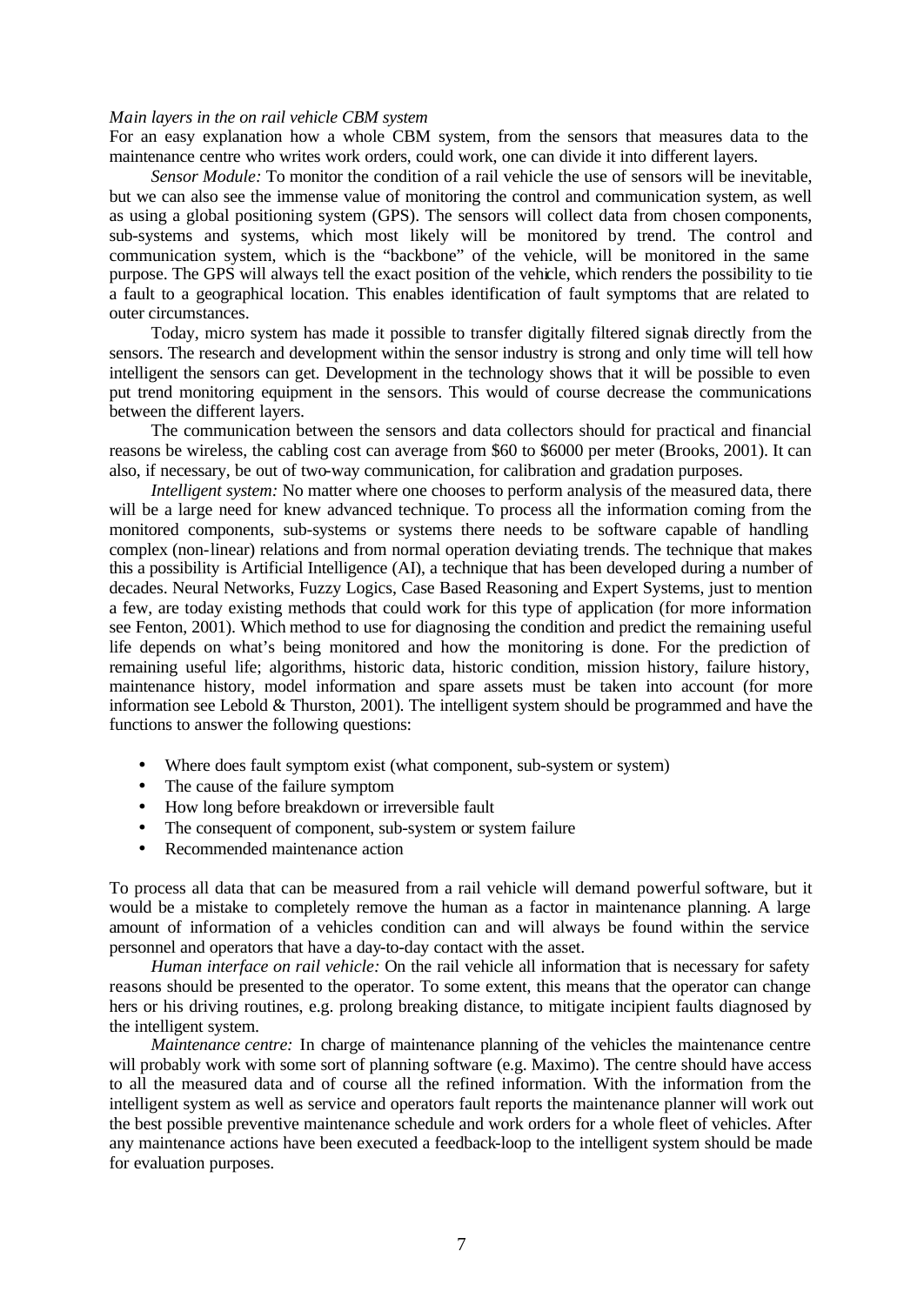### *On board – off board*

Compared to an engineering industry, a rail vehicle must have a system divided into one on board and one off board location. On the vehicles there will be placed sensors and other measuring equipment, one or more temporary databases and in some cases condition monitors (comparing the real time data with historic for faults with fast development). The analysis and prediction functions will most likely be place off board in the maintenance centre. The technique of transferring large amount of real time data is today not longer an immoderate problem and with this concept the cost of computer power on the rail vehicle can be kept lower.

#### *Possibilities with a CBM system on rail vehicles*

Rail vehicles are such large and complex system so it would be impossible to monitor every component. This means that one have to focus its attentions on what to measure. Safety critical functions (for both operation and human) are already today a lot of the times monitored and should of course always be. But the large incentives of implementation of CBM technique is the savings in increased process availability and more effectively preventive maintenance execution. When deciding what to monitor one should look on process critical functions and maintenance actions that is carried out non-effectively. The list of possible functions and components to monitor could be made long, here follows a few:

- Harmful currents/voltages
- Flat wheel detection
- Brakes
- Door systems
- Wheel bearings
- Filters
- Water and air pressure
- Rotating parts
- Derailment

### *Implementation of a CBM system*

The key word for a successful implementation of a CBM system on rail vehicles is probably long term planning. Long before making reality of the monitoring and analysis of the process one has to be very clear of what is being monitored and how this is being done. To really start making money of the new way of planning the maintenance actions one also has to look over the way maintenance is planned today. All that is not working according to the original plan needs to be fixed before any major changes is being done.

On a rail vehicle or other large systems another keyword is probably small scale. To believe that every failure possibility can be monitored right away is a dangerous thought. There is no meaning of rushing into a situation one is not familiar with in order to save a few more dollars. Narrow down the failure possibilities to monitor to just a few. Chose them after failure rates, safety critical reasons (operational and human) and maintenance budget related actions (the faults that cost a lot of money to maintain). From these three categories one should start with faults that are well documented.

#### *Difficulties of CBM system on rail vehicles*

The differences of implementing a CBM system in an engineering industry and on a rail vehicle are quite large. A stationary process machine is always bolted to a heavy foundation, whilst a rail vehicle always is on the move with only the rail track as a foundation. A rail vehicle is also exposed for large differences in operating conditions during the year's seasons.

*False alarms:* That the CBM system doesn't cause false alarms is probably the most decisive parameter that the new technique will be accepted by the end-users. False alarm will most likely raise the maintenance budget instead of lowering it. The whole concept of CBM systems is that it is based on a high reliability. To avoid false alarms a good implementation plan is needed (see above).

*Running-in:* When which components, sub-systems or systems have been decided to monitor one need to establish what is normal operation and what is not. Measurements and readings must be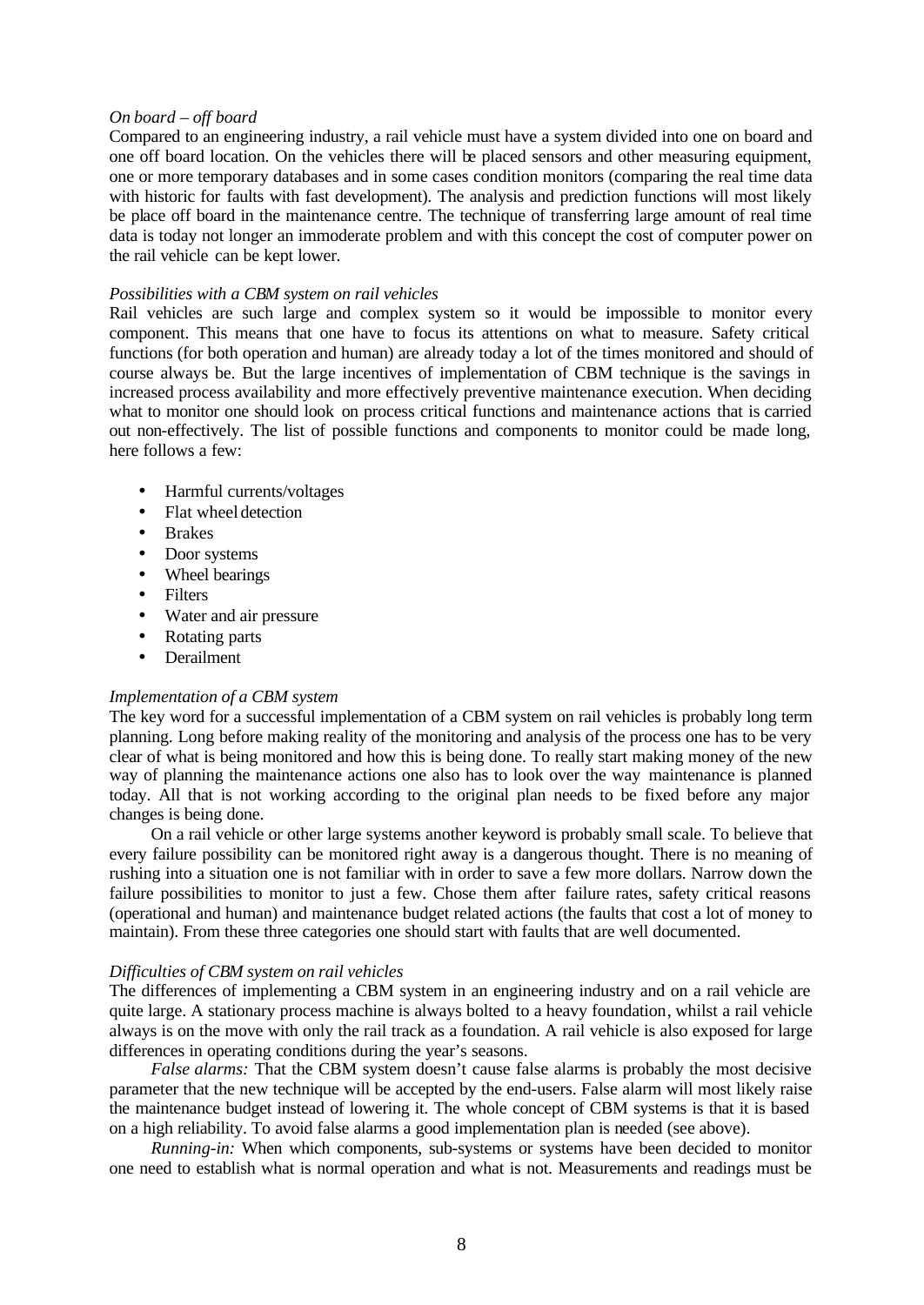collected if they do not already exist. This might take some time and it is important to let it. If rushing into trust for a CBM system all too soon, one will probably experience unnecessary false alarms.

*The human factor:* As always with new technique the human factor might be a problem, there will always be reactionary persons that think "the way we are doing it is working just fine". The technique, profits, possibilities, incentives etc. must be presented before starting a new maintenance approach.

*Maintenance planning:* When moving away from the time based or operational based maintenance planning toward the condition based planning a lot of problems will most likely occur. The planning will move from static (intervals) to dynamic (intervals). Today, the intervals time length can almost be decided when constructing a new rail vehicle. With CBM, the intervals length and frequencies will change from time to time. Maintenance planners will have to put more trust in the computerized maintenance management systems (CMMS) that automatically will take traffic plans, spare parts, maintenance schedules, work orders etc. into account.

### **Case study**

The case study presented here was performed for Bombardier Transportation, Sweden, in the spring of 2002 (for more information see Allström & Bengtsson, 2002). The case members were presented to a sub-system and were given the task to brainstorm different ideas how to monitor its condition and by that be able to use the CBM technique.

#### *Method*

After discussions with many Bombardier Transportation employees (Västerås site) the case study's delimitations where set to the C20 Metro and its door systems. To understand the function and construction of the door system, internal description of the system were studied. Open interviews (as explained in Lantz, 1993) followed with employees from Bombardier Transportation (from both the Västerås and Kalmar site) and Tågia AB (the company that have maintenance contract on the C20). The interviews that consisted of thoughts around the construction, problems on the construction, maintenance related issues, how the maintenance could be done in a more effective manner etc. where held over a few weeks of time. The newly acquired knowledge was used in a series of brainstorming sessions on how to use the CBM technique for a more effective maintenance. The final result were presented to Bombardier Transportation's site in Västerås.

## *C20 Metro*

In 1995, AB Storstockholms Lokaltrafik (SL) ordered a new metro cart from Adtranz, Sweden. The first carts were delivered in 1997 and when Bombardier Transportation acquired Adrantz in 2001 they took over the contract. Each cart is divided into three different sections, A, M and B, all rests upon four bogies. Section A and B is connected to section M (middle section) in a semi-trailer configuration, which allows passenger to move freely through the sections. A metro can consist of up to three carts, connected by automatic couplers. A cart is 46.5 meter long and 2.9 meters wide, it has room for 128 sitting and 286 standing passengers, top-speed is around 90 km/h.

### *Door system*

Below, a short introduction to the passenger door system follows.

*Purpose:* The purposes of the passenger doors are to prevent passengers to leave the metro when not allowed and to let passenger leave when allowed. The purpose is also to give adequate comfort and protection towards the outer environment, e.g. noise and weather.

*Design:* Every cart is equipped with seven passenger doors on each side of the metro, two doors in the A and B section and three doors in the M section. The passenger doors consist of:

- Door mechanism
- Lower guiding arms
- Door leaf
- Door control unit (DCU)
- Emergency handle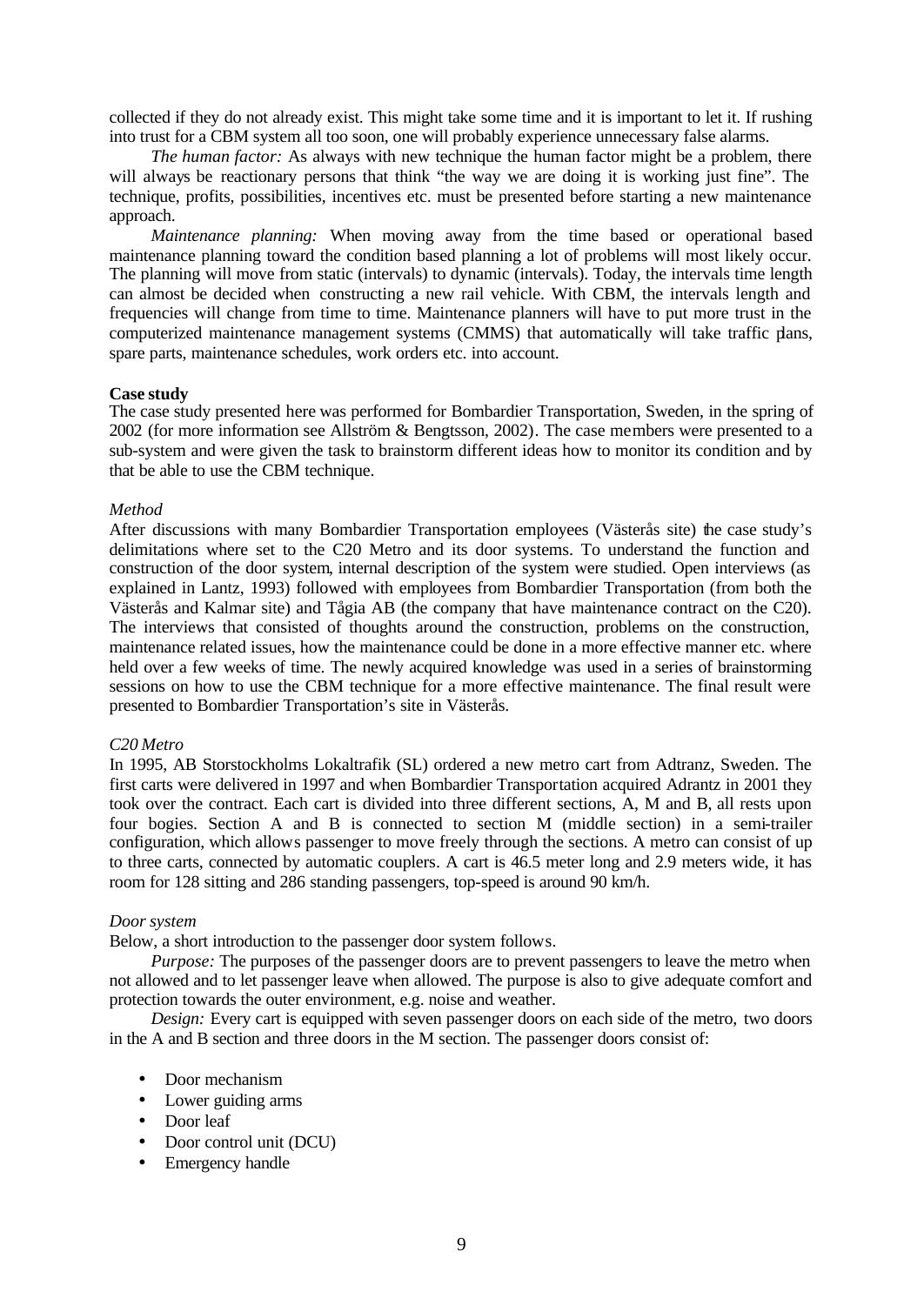- Unlocking cable
- Internal push button

Every component is mounted to the cart. The door leafs are connected to the machinery and the lower guiding arms. The machinery and the lower guiding arms are mounted to the cart. The DCU is connected both physically and electronically to the machinery. The DCU is also connected to the train computer through a communication bus. The emergency handles and unlocking cables are mounted close to the doors and the internal push button is mounted to the right door post and connected to the DCU.

The DCU consists of a circuit board mounted on a back board, both protected by a cover. There are three switches connected to the DCU, emergency handle switch, door locked switch and door closed switch. These functions as safety switches and when activated lets the DCU send signals to the train computer so that the operator knows if all doors are locked/open or if the emergency handles have been activated.

*Function:* The doors opening and closing sequences are powered by the electric motor. The DCU gives signals to the motor for both opening and closing movement. The motor unlocks the doors and by the lower guiding arms guides the doors out, away from the cart. The motor then generates power to cog poles that guides the doors in a sliding motion alongside the cart. The motion of the doors is at the top guided by the cog poles and at the bottom by bearings (fitted at the outer part of the lower guiding arms) sliding in steering rails. Opening and closing sequences can be maneuvered by the operator and the passengers.

# *Maintenance on door system*

The maintenance that is performed on the door system is scheduled preventive maintenance. But it is of course inevitable that sometimes corrective maintenance actions have to be made. The preventive maintenance is governed by operational kilometers. A C20 metro is yearly in operations about 120 000 kilometers. In the scheduled preventive maintenance there is four major kilometer based maintenance intervals:

- 20 000 kilometers, complete control of the door system functionality
- 40 000 kilometers, complete inspection of the door system
- 250 000 kilometers, complete wash and lubrication of the door system
- 835 000 kilometers, complete renovation of the door system

# *Possible condition monitoring*

After not to long time into the case study it was learnt that the door system consisted of several, in itself, relatively simple and cheap components. To condition monitor on component level would probably imply a pretty high investment cost and the solution would be complex with lots of sensors. To find the critical components, FME(C)A and fault tree analysis, should have been helpful tools, but the idea was left pretty fast. The solution came to be condition monitoring on a sub-system level. The signals and data (to monitor) that were discussed with employees of Bombardier Transportation were:

- The time consumption per cycle of door opening respectively closing
- The current through the motor
- Number of cycles the doors open and close

To monitor trends in the time consumption of the doors opening and closing cycles would mean that one quickly can react to if something is going wrong. When enough measurements have been done one could probably even tie the extra time to open or close the doors to a specific fault. When measuring and monitoring the current through the motor one could if it is higher than normal expect that e.g. the cog poles are in need of lubrication and if rapid loss of current outage occurs that it e.g. might be damages of cogs at the cog pole. Tågia already have a pretty good idea how many cycles the doors open and close per kilometer, but a counter would not be a very costly application to invest in.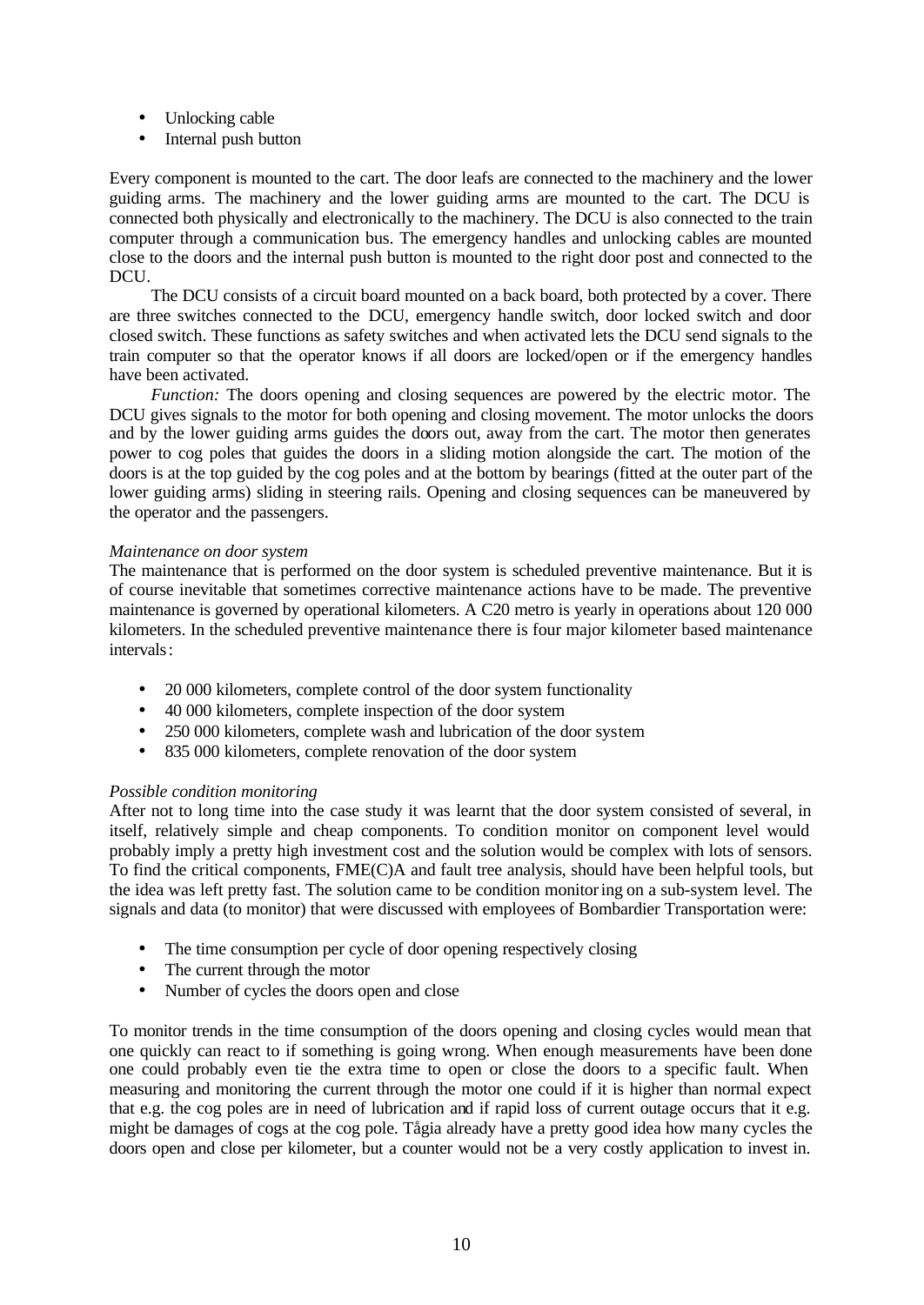All monitored data could probably be analyzed in some Artificial Intelligence software, such as Neural Networks or Case Based Reasoning to find trends and connections.

### *Another case study*

Approximately at the same time as this case study was presented to Bombardier Transportation, Sweden, and Mälardalen University, another case study result was released. Smith et.al (2002) presents a case study on the door system of an airport ground transportation vehicle. The vehicle, constructed by Bombardier Transportation, USA, had a door system constructed in a similar manner as the door system on the C20. The goal of the case study were to find measurable signals to determine if normal or abnormal condition exists, how to analyze those signals and to construct a working prototype.

The available signals from the door system were time, current and voltages of the door leafs as they pass through five different switches. To collect signals for analysis a test rig was set up at Bombardiers test track. The collected signa ls consisted of current through the motor, the voltage across the motor, the time interval of the open and closing cycle and the timing of the micro-switches. To simulate degradation of the door system a set of four different loadings (2, 4, 6 and 8 lbs) were applied to different locations as the doors moved in the cycle. To receive data between the different loadings, they simulated values with the use of statistical calculations. The data was analyzed using Neural Networks.

The data collection and analysis led to a prototype that was installed at a real vehicle. The data was collected in a laptop and removed every other day when the vehicle came in for routine maintenance. The data was then sent to Bombardier Transportation and Auburn University for analysis and monitoring. After testing of the prototype a lot of conclusions could be made. The most important one might be that it was possible to design, built and implement a predictive maintenance system on the door system without major design changes and without significant investment.

### **Conclusions**

When scanning through the existing literature within the CBM community it shows that there is a lot written about it. This paper is not an attempt to be a summary of all, but merely a try to explain the maintenance technique in a short and easy approach. The mere amount of literature shows that there is an obvious interest to renew yesteryears maintenance technique and move into tomorrows. All the prototypes and case studies presented in the paper also indicate that there is a lot of research happening in the world. In most cases though, these prototypes are constructed for single applications. To lead the development process towards a more general CBM system it is important to come together and move towards general solutions. The standards and standardization proposals presented in this paper can be one way to accomplish this. The two case studies presented at the end of the paper shows that it is possible to use the same technical approach of CBM on rail vehicles as it is in an engineering industry.

### **Acknowledgement**

Part of this work was supported by Bombardier Transportation, Sweden, during two students (author included) wrote a final thesis in spring of 2002.

### **References**

Ahlmann, H. From Traditional Practice To The New Understanding: The Significance Of The Life Cycle Profit Concept In The Management Of Industrial Enterprises. IFRIMmmm Conference. 2002.

Allström, R. & Bengtsson, M. Tillståndsbaserat Underhåll – En överblick av underhållsteorin samt teknikens möjligheter på spårfordon. IDPMEXD:02:06. Mälardalens Högskola, Eskilstuna, 2002.

Baruah, A. & Eccles, L. Use of XML in Transducer Electronic Data Sheets. SIcon'01 Sensors for Industry Conference. 2001:102-107.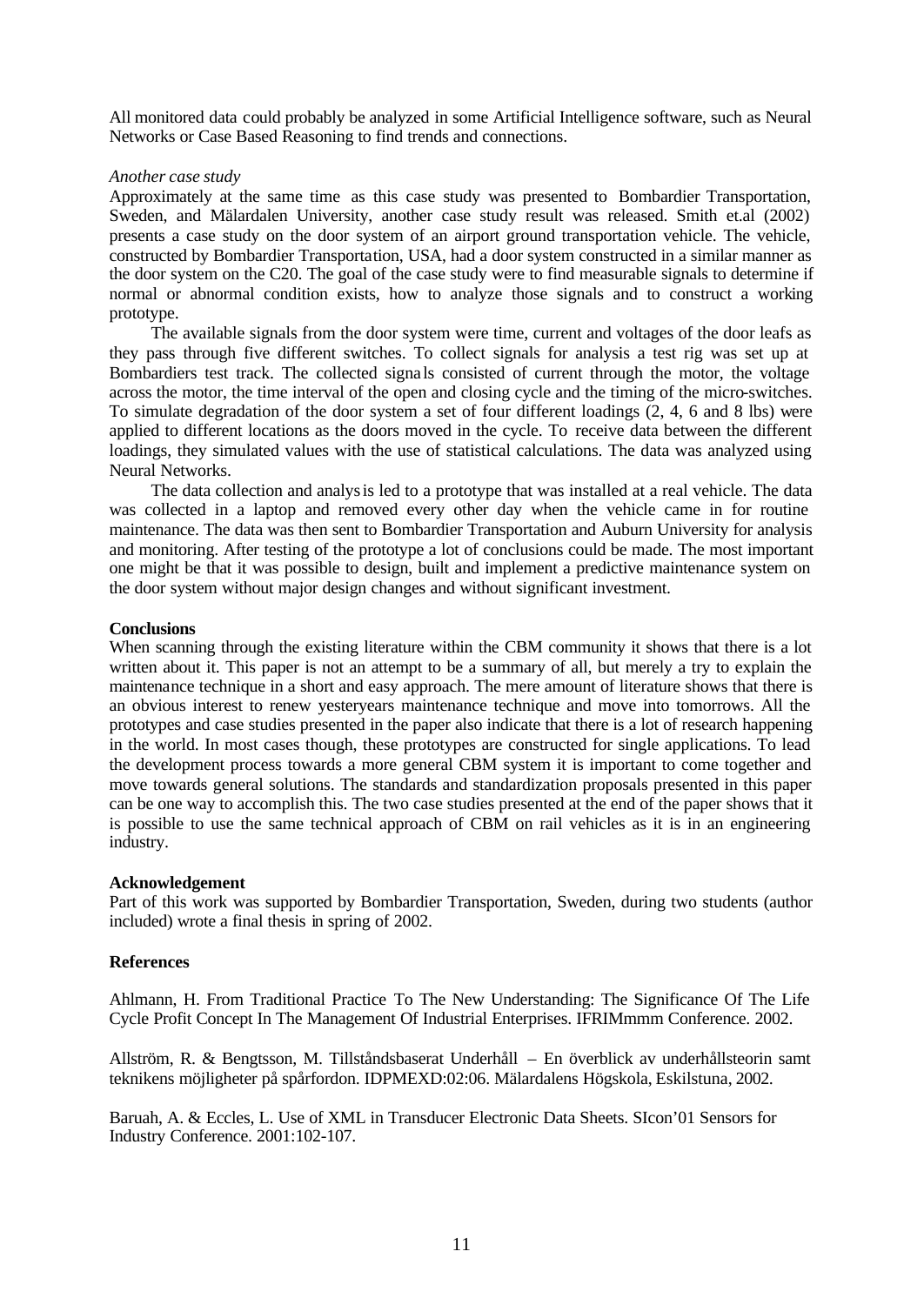Brooks, T. Wireless Technology for Industrial Sensor and Control Networks. SIcon'01 Sensors for Industry Conference. 2001:73-77.

Brunsson, N. & Jacobsson, B. (1998). *Standardisering*. Nerenius & Santérus Förlag AB, Stockholm.

Fenton, B. Whither AI in Test and Diagnosis. IEEE. 2001:333-351.

Ghoshal, S. & Deb, S. Implementation Strategy for AI-ESTATE compliance in the Remote Diagnosis Server (RDS) framework. Proceedings of the IEEE Autotest Conference. 2001.

Gilsinn, J. & Lee, K. Wireless Interfaces for IEEE 1451 Sensor Networks. SIcon'01 Sensors for Industry Conference. 2001:45-50.

Grimmelius, H. T. et.al. Three State-of-the-Art Methods for condition Monitoring. IEEE Transactions on Industrial Electronics. 1999:46:02:407-416.

Hadden, G.D. et.al. Application Challenges: System Health Management for Complex Systems. IPDPS 2000 Workshops. 2000:784-791.

Hu, W., Starr, A., Zhou, Z., Leung, A. An Intelligent Integrated System Scheme for Machine Tool Diagnostics. International Journal of Advanced Manufacturing Technology. 2001:18:836- 841.

Jain, A., Mao, J., Mohiuddin, K. Artificial Neural Networks: A Tutorial. Computer.1996:31-44.

Johansson, K-E. (1993). *Driftsäkerhet och Underhåll.* Institute of Technology, Dept of Mech Eng. Linköping.

Lantz, A. (1993). *Intervjumetodik* . Studentlitteratur. Lund.

Lee, K. & Schneeman, R. Distributed Measurement and Control Based on the IEEE 1451 Smart Transducer Interface Standards. IEEE Transactions on Instrumentation and Measurement. 2000:49:621-627.

Lee, K., Gao, R., Schneeman, R. Sensor Network and Information Interoperability – Integrating IEEE 1451 with MIMOSA and OSA-CBM. IEEE Instrumentation and Measurement Technology Conference. 2002:1301-1305.

Lee, K. IEEE 1451: A Standard in Support of Smart Transducer Networking. IEEE Instrumentation and Measurement Technology Conference. 2000:525-528.

Potter, D. Implementation of a Plug and Play Sensor System Using IEEE P1451.4. SIcon'01 Sensors for Industry Conference. 2001:162-166.

Rao, M., Sun, X., Feng, J. Intelligent system architecture for process operation support. Expert Systems with Applications. 2000:19:279-288.

Shukla, C.S. & Chen, F.F. An Intelligent Decision Support System for Part Launching in a Flexible Manufacturing System. International Journal of Advanced Manufacturing Technology. 2001:18:422-433.

Smith, A., Coit, D., McCullers, C. Reliability Improvement of Airport Ground Transportation Vehicles Using Neural Networks to Anticipate System Failure. 2002 PROCEEDINGS Annual RELIABILITY and MAINTAINABILITY Symposium. 2000:74-79.